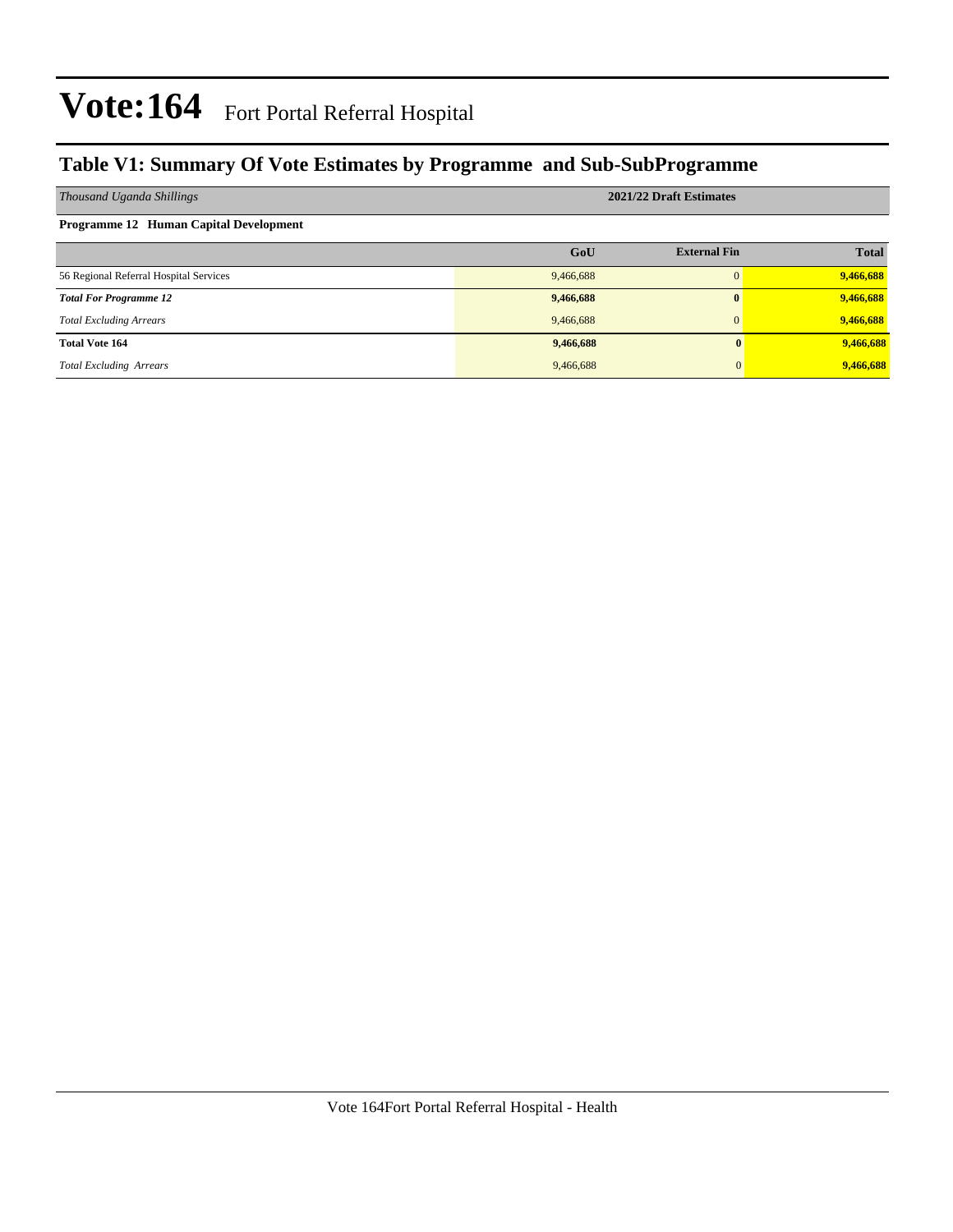#### **Table V2: Summary Of Vote Estimates by Sub-SubProgramme,Department and Project**

| Thousand Uganda Shillings                                                 |                  | 2020/21 Approved Budget |                  |              | 2021/22 Draft Estimates |                               |              |
|---------------------------------------------------------------------------|------------------|-------------------------|------------------|--------------|-------------------------|-------------------------------|--------------|
| Sub-SubProgramme 56 Regional Referral Hospital Services                   |                  |                         |                  |              |                         |                               |              |
| <b>Recurrent Budget Estimates</b>                                         | Wage             | <b>Non-Wage</b>         | <b>AIA</b>       | <b>Total</b> | Wage                    | <b>Non-Wage</b>               | <b>Total</b> |
| 01 Fort Portal Referral Hospital Services                                 | 5,626,933        | 2,954,983               | $\boldsymbol{0}$ | 8,581,916    | 5,626,933               | 2,909,356                     | 8,536,288    |
| 02 Fort Portal Referral Hospital Internal Audit                           | $\mathbf{0}$     | 16,400                  | $\mathbf{0}$     | 16,400       | $\mathbf{0}$            | 16,400                        | 16,400       |
| 03 Fort Portal Regional Maintenance                                       | $\mathbf{0}$     | 194,000                 | $\mathbf{0}$     | 194,000      | $\mathbf{0}$            | 194,000                       | 194,000      |
| <b>Total Recurrent Budget Estimates for Sub-</b><br><b>SubProgramme</b>   | 5,626,933        | 3,165,383               | $\bf{0}$         | 8,792,316    | 5,626,933               | 3,119,756                     | 8,746,688    |
| Development Budget Estimates                                              | <b>GoU Dev't</b> | <b>External Fin</b>     | <b>AIA</b>       | <b>Total</b> |                         | <b>GoU Dev't External Fin</b> | <b>Total</b> |
| 1004 Fort Portal Rehabilitation Referral Hospital                         | 580,000          | $\mathbf{0}$            | $\mathbf{0}$     | 580,000      | 520,000                 | $\overline{0}$                | 520,000      |
| 1576 Retooling of Fort Portal Regional Referral Hospital                  | 200,000          | $\mathbf{0}$            | $\mathbf{0}$     | 200,000      | 200,000                 | $\overline{0}$                | 200,000      |
| <b>Total Development Budget Estimates for Sub-</b><br><b>SubProgramme</b> | 780,000          | 0                       | $\bf{0}$         | 780,000      | 720,000                 | $\bf{0}$                      | 720,000      |
|                                                                           | GoU              | <b>External Fin</b>     | <b>AIA</b>       | <b>Total</b> | GoU                     | <b>External Fin</b>           | <b>Total</b> |
| <b>Total For Sub-SubProgramme 56</b>                                      | 9,572,316        | $\bf{0}$                | $\bf{0}$         | 9,572,316    | 9,466,688               | $\bf{0}$                      | 9,466,688    |
| <b>Total Excluding Arrears</b>                                            | 9,445,484        | $\mathbf{0}$            | $\mathbf{0}$     | 9,445,484    | 9,466,688               | $\overline{0}$                | 9,466,688    |
| <b>Total Vote 164</b>                                                     | 9,572,316        | $\bf{0}$                | $\bf{0}$         | 9,572,316    | 9,466,688               | $\bf{0}$                      | 9,466,688    |
| <b>Total Excluding Arrears</b>                                            | 9.445.484        | $\mathbf{0}$            | $\overline{0}$   | 9,445,484    | 9,466,688               | $\overline{0}$                | 9,466,688    |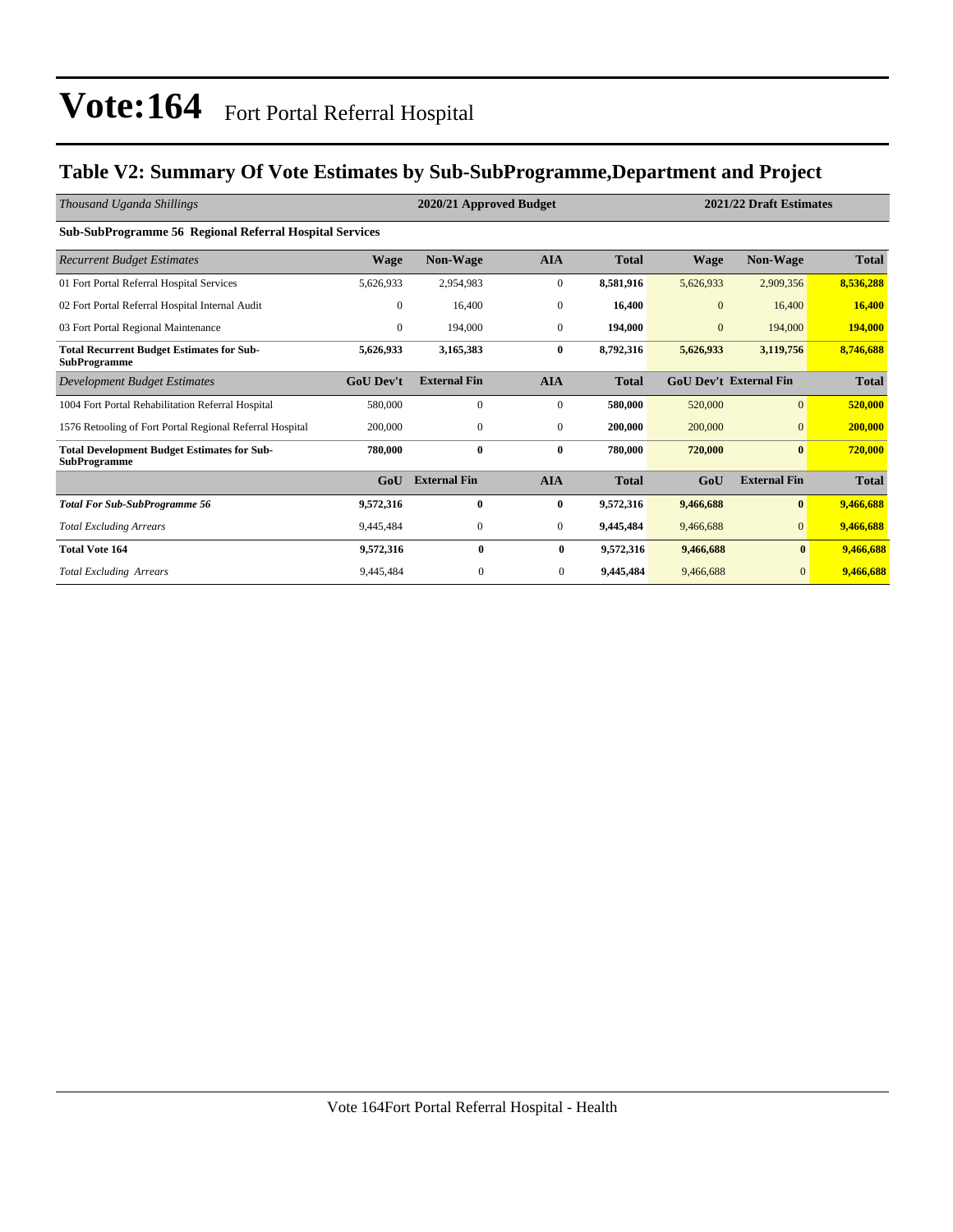#### **Table V3: Summary Vote Estimates by Item**

| Thousand Uganda Shillings                                   |           | 2020/21 Approved Budget |            |                  | 2021/22 Draft Estimates |                     |              |  |  |
|-------------------------------------------------------------|-----------|-------------------------|------------|------------------|-------------------------|---------------------|--------------|--|--|
|                                                             | GoU       | <b>External Fin</b>     | <b>AIA</b> | <b>Total</b>     | GoU                     | <b>External Fin</b> | <b>Total</b> |  |  |
| <b>Employees, Goods and Services (Outputs Provided)</b>     | 8,665,484 | $\bf{0}$                | $\bf{0}$   | 8,665,484        | 8,746,688               | $\bf{0}$            | 8,746,688    |  |  |
| 211101 General Staff Salaries                               | 5,626,933 | $\bf{0}$                | 0          | 5,626,933        | 5,626,933               | $\bf{0}$            | 5,626,933    |  |  |
| 211103 Allowances (Inc. Casuals, Temporary)                 | 329,000   | $\bf{0}$                | $\bf{0}$   | 329,000          | 302,500                 | $\bf{0}$            | 302,500      |  |  |
| 212101 Social Security Contributions                        | 20,000    | $\bf{0}$                | 0          | 20,000           | 3,000                   | $\bf{0}$            | 3,000        |  |  |
| 212102 Pension for General Civil Service                    | 447,026   | $\bf{0}$                | 0          | 447,026          | 514,747                 | $\bf{0}$            | 514,747      |  |  |
| 213001 Medical expenses (To employees)                      | 8,000     | $\bf{0}$                | 0          | 8,000            | 10,000                  | $\bf{0}$            | 10,000       |  |  |
| 213002 Incapacity, death benefits and funeral expenses      | 2,000     | $\bf{0}$                | 0          | 2,000            | 4,000                   | $\bf{0}$            | 4,000        |  |  |
| 213004 Gratuity Expenses                                    | 570,367   | $\bf{0}$                | $\bf{0}$   | 570,367          | 583,851                 | $\bf{0}$            | 583,851      |  |  |
| 221001 Advertising and Public Relations                     | 2,400     | $\bf{0}$                | 0          | 2,400            | 1,000                   | $\bf{0}$            | 1,000        |  |  |
| 221002 Workshops and Seminars                               | 47,400    | $\bf{0}$                | 0          | 47,400           | 15,900                  | $\bf{0}$            | 15,900       |  |  |
| 221003 Staff Training                                       | 10,000    | $\bf{0}$                | 0          | 10,000           | 1,000                   | $\bf{0}$            | 1,000        |  |  |
| 221006 Commissions and related charges                      | $\bf{0}$  | $\bf{0}$                | 0          | $\bf{0}$         | 18,000                  | $\bf{0}$            | 18,000       |  |  |
| 221007 Books, Periodicals & Newspapers                      | 7,200     | $\bf{0}$                | 0          | 7,200            | 6,600                   | $\bf{0}$            | 6,600        |  |  |
| 221008 Computer supplies and Information Technology<br>(TT) | 23,000    | $\bf{0}$                | 0          | 23,000           | 26,500                  | $\bf{0}$            | 26,500       |  |  |
| 221009 Welfare and Entertainment                            | 85,922    | $\bf{0}$                | 0          | 85,922           | 57,100                  | $\bf{0}$            | 57,100       |  |  |
| 221010 Special Meals and Drinks                             | 25,000    | $\bf{0}$                | $\bf{0}$   | 25,000           | 18,795                  | $\bf{0}$            | 18,795       |  |  |
| 221011 Printing, Stationery, Photocopying and Binding       | 78,700    | $\bf{0}$                | 0          | 78,700           | 57,400                  | $\bf{0}$            | 57,400       |  |  |
| 221012 Small Office Equipment                               | 1,800     | $\bf{0}$                | 0          | 1,800            | 1,800                   | $\bf{0}$            | 1,800        |  |  |
| 221014 Bank Charges and other Bank related costs            | 1,000     | $\bf{0}$                | 0          | 1,000            | 1,000                   | $\bf{0}$            | 1,000        |  |  |
| 221020 IPPS Recurrent Costs                                 | 6,000     | $\bf{0}$                | 0          | 6,000            | 10,000                  | $\bf{0}$            | 10,000       |  |  |
| 222001 Telecommunications                                   | 32,900    | $\bf{0}$                | $\bf{0}$   | 32,900           | 30,900                  | $\bf{0}$            | 30,900       |  |  |
| 222002 Postage and Courier                                  | 500       | $\bf{0}$                | 0          | 500              | $\bf{0}$                | $\bf{0}$            | $\bf{0}$     |  |  |
| 222003 Information and communications technology<br>(ICT)   | $\bf{0}$  | $\bf{0}$                | 0          | $\bf{0}$         | 5,000                   | $\bf{0}$            | 5,000        |  |  |
| 223001 Property Expenses                                    | 14,500    | $\bf{0}$                | 0          | 14,500           | 14,000                  | $\bf{0}$            | 14,000       |  |  |
| 223003 Rent - (Produced Assets) to private entities         | 7,200     | $\bf{0}$                | 0          | 7,200            | 14,000                  | $\bf{0}$            | 14,000       |  |  |
| 223004 Guard and Security services                          | 13,800    | $\bf{0}$                | 0          | 13,800           | 13,000                  | $\bf{0}$            | 13,000       |  |  |
| 223005 Electricity                                          | 350,500   | $\bf{0}$                | 0          | 350,500          | 354,500                 | $\bf{0}$            | 354,500      |  |  |
| 223006 Water                                                | 242,436   | $\bf{0}$                | 0          | 242,436          | 278,263                 | $\bf{0}$            | 278,263      |  |  |
| 223007 Other Utilities- (fuel, gas, firewood, charcoal)     | 7,000     | $\bf{0}$                | 0          | 7,000            | 7,000                   | $\bf{0}$            | 7,000        |  |  |
| 223901 Rent – (Produced Assets) to other govt. units        | $\bf{0}$  | $\bf{0}$                | 0          | $\boldsymbol{0}$ | 20,000                  | $\bf{0}$            | 20,000       |  |  |
| 224001 Medical Supplies                                     | 180,000   | $\boldsymbol{0}$        | $\bf{0}$   | 180,000          | 180,000                 | $\bf{0}$            | 180,000      |  |  |
| 224004 Cleaning and Sanitation                              | 111,500   | $\bf{0}$                | $\bf{0}$   | 111,500          | 150,000                 | $\bf{0}$            | 150,000      |  |  |
| 224005 Uniforms, Beddings and Protective Gear               | 14,000    | $\bf{0}$                | 0          | 14,000           | 13,000                  | $\bf{0}$            | 13,000       |  |  |
| 227001 Travel inland                                        | 75,800    | $\bf{0}$                | 0          | 75,800           | 21,000                  | $\bf{0}$            | 21,000       |  |  |
| 227004 Fuel, Lubricants and Oils                            | 123,000   | $\bf{0}$                | 0          | 123,000          | 150,700                 | $\bf{0}$            | 150,700      |  |  |
| 228001 Maintenance - Civil                                  | 30,600    | $\bf{0}$                | 0          | 30,600           | 38,600                  | $\bf{0}$            | 38,600       |  |  |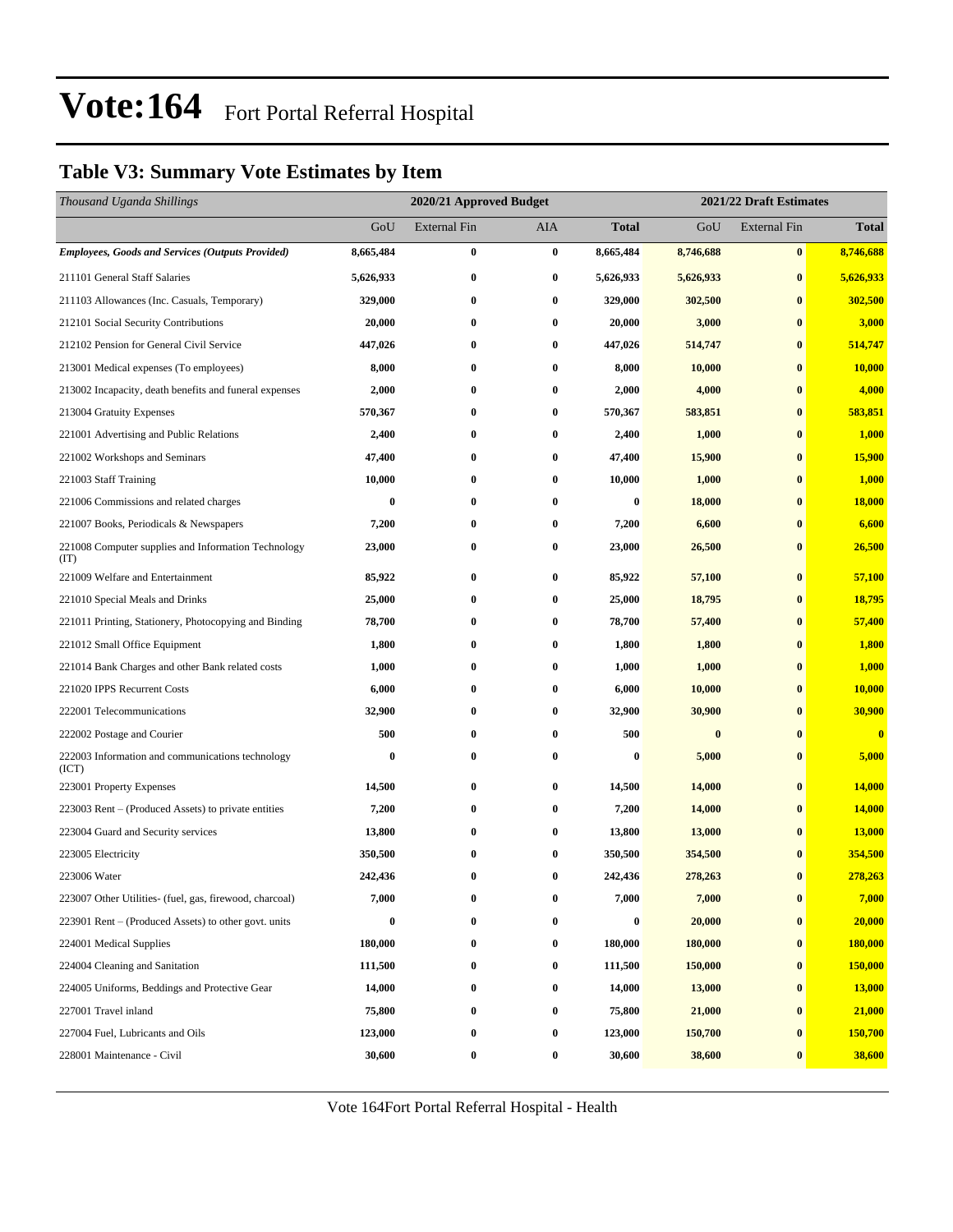| 228002 Maintenance - Vehicles                            | 43,000    | $\bf{0}$     | 0            | 43,000    | 42,600       | $\mathbf{0}$   | 42,600                  |
|----------------------------------------------------------|-----------|--------------|--------------|-----------|--------------|----------------|-------------------------|
| 228003 Maintenance – Machinery, Equipment &<br>Furniture | 127,000   | $\bf{0}$     | $\bf{0}$     | 127,000   | 154,000      | $\mathbf{0}$   | 154,000                 |
| <b>Investment</b> (Capital Purchases)                    | 780,000   | $\bf{0}$     | $\bf{0}$     | 780,000   | 720,000      | $\bf{0}$       | 720,000                 |
| 312101 Non-Residential Buildings                         | 580,000   | $\bf{0}$     | 0            | 580,000   | $\mathbf{0}$ | $\mathbf{0}$   | $\mathbf{0}$            |
| 312104 Other Structures                                  | $\bf{0}$  | $\bf{0}$     | $\bf{0}$     | $\bf{0}$  | 520,000      | $\bf{0}$       | 520,000                 |
| 312212 Medical Equipment                                 | 200,000   | $\bf{0}$     | $\bf{0}$     | 200,000   | 200,000      | $\bf{0}$       | 200,000                 |
| <b>Arrears</b>                                           | 126,832   | $\bf{0}$     | $\mathbf{0}$ | 126,832   | $\bf{0}$     | $\mathbf{0}$   | $\mathbf{0}$            |
| 321612 Water arrears (Budgeting)                         | 31,005    | $\bf{0}$     | $\bf{0}$     | 31,005    | $\bf{0}$     | $\mathbf{0}$   | $\overline{\mathbf{0}}$ |
| 321614 Electricity arrears (Budgeting)                   | 95,827    | $\bf{0}$     | $\bf{0}$     | 95,827    | $\bf{0}$     | $\bf{0}$       | $\overline{\mathbf{0}}$ |
| <b>Grand Total Vote 164</b>                              | 9,572,316 | $\bf{0}$     | $\bf{0}$     | 9,572,316 | 9,466,688    | $\bf{0}$       | 9,466,688               |
| <b>Total Excluding Arrears</b>                           | 9,445,484 | $\mathbf{0}$ | $\mathbf{0}$ | 9,445,484 | 9,466,688    | $\overline{0}$ | 9,466,688               |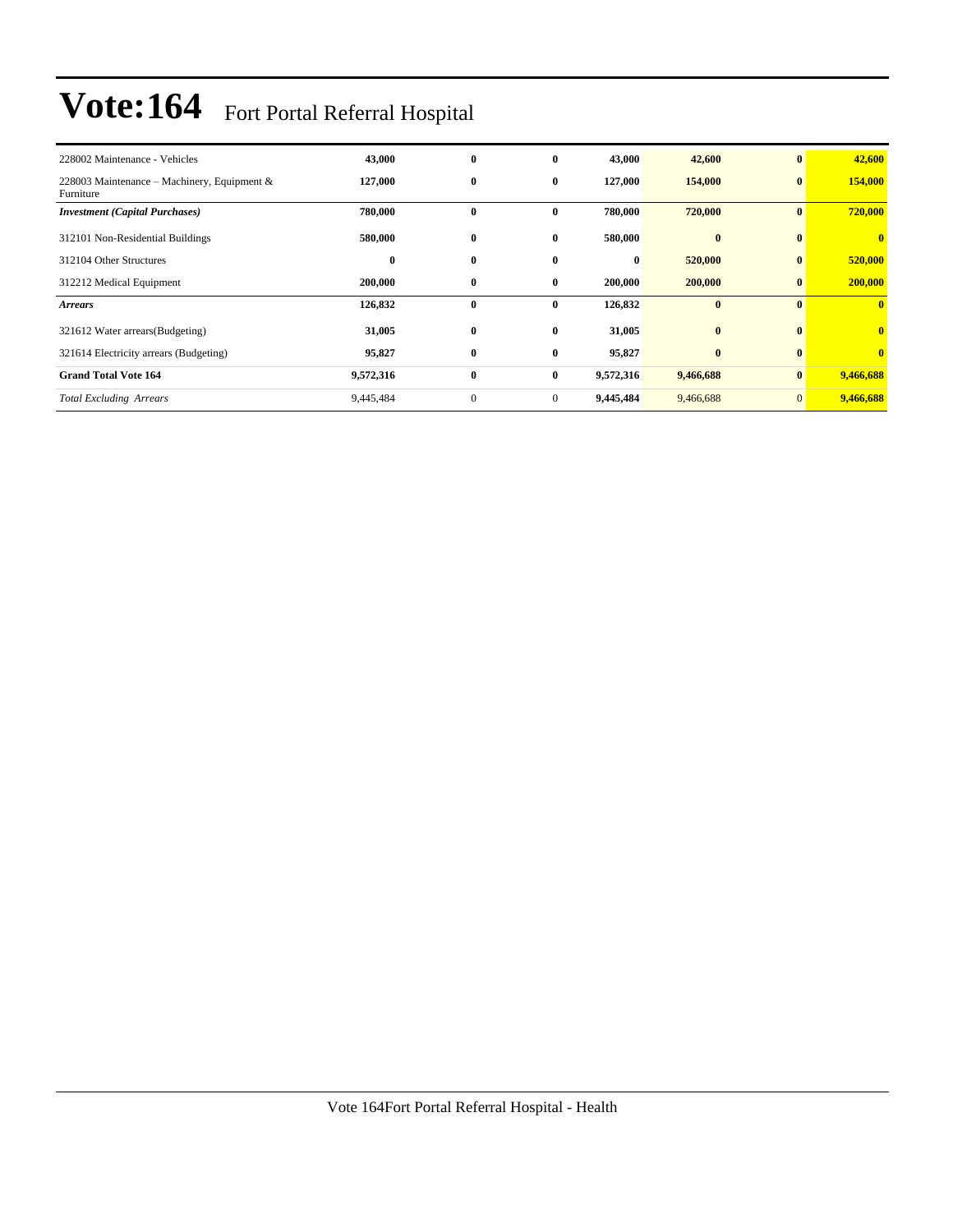#### **Table V4: Detailed Estimates by Sub-SubProgramme, Department,Project and Output and Item**

#### *Sub-SubProgrammme 56 Regional Referral Hospital Services*

*Recurrent Budget Estimates*

#### **Department 01 Fort Portal Referral Hospital Services**

| <b>Outputs Provided</b><br>Wage<br>Non Wage<br><b>AIA</b><br><b>Total</b><br>Non Wage<br>Wage<br><b>Budget Output 085601 Inpatient services</b>           | <b>Total</b>  |
|-----------------------------------------------------------------------------------------------------------------------------------------------------------|---------------|
|                                                                                                                                                           |               |
|                                                                                                                                                           |               |
| $\boldsymbol{0}$<br>$\boldsymbol{0}$<br>$\boldsymbol{0}$<br>$\bf{0}$<br>$\overline{0}$<br>5,626,933<br>211101 General Staff Salaries<br>5,626,933         |               |
| $\boldsymbol{0}$<br>200,000<br>$\mathbf{0}$<br>200,000<br>$\mathbf{0}$<br>175,000<br>211103 Allowances (Inc. Casuals, Temporary)                          | 175,000       |
| $\boldsymbol{0}$<br>20,000<br>$\mathbf{0}$<br>20,000<br>$\mathbf{0}$<br>$\overline{0}$<br>212101 Social Security Contributions                            | $\mathbf{0}$  |
| $\boldsymbol{0}$<br>6,000<br>$\mathbf{0}$<br>9,000<br>6,000<br>$\mathbf{0}$<br>213001 Medical expenses (To employees)                                     | 9,000         |
| $\boldsymbol{0}$<br>2,000<br>$\mathbf{0}$<br>$\mathbf{0}$<br>$\overline{0}$<br>213002 Incapacity, death benefits and funeral expenses<br>2,000            | $\bf{0}$      |
| $\boldsymbol{0}$<br>10,000<br>$\boldsymbol{0}$<br>10,000<br>2,000<br>221002 Workshops and Seminars<br>$\boldsymbol{0}$                                    | 2,000         |
| $\boldsymbol{0}$<br>5,000<br>$\mathbf{0}$<br>5,000<br>$\mathbf{0}$<br>3,000<br>221008 Computer supplies and Information Technology (IT)                   | 3,000         |
| $\boldsymbol{0}$<br>$\boldsymbol{0}$<br>22,000<br>22,000<br>$\boldsymbol{0}$<br>10,000<br>221009 Welfare and Entertainment                                | <b>10,000</b> |
| $\boldsymbol{0}$<br>$\mathbf{0}$<br>$\mathbf{0}$<br>25,000<br>25,000<br>6,000<br>221010 Special Meals and Drinks                                          | 6,000         |
| $\boldsymbol{0}$<br>20,000<br>$\boldsymbol{0}$<br>10,000<br>221011 Printing, Stationery, Photocopying and Binding<br>20,000<br>$\boldsymbol{0}$           | 10,000        |
| $\mathbf{0}$<br>6,000<br>$\mathbf{0}$<br>6,000<br>$\boldsymbol{0}$<br>10,000<br>222001 Telecommunications                                                 | 10,000        |
| $\boldsymbol{0}$<br>5,000<br>$\mathbf{0}$<br>5,000<br>$\mathbf{0}$<br>4,000<br>223001 Property Expenses                                                   | 4,000         |
| $\boldsymbol{0}$<br>$\boldsymbol{0}$<br>$\boldsymbol{0}$<br>$\boldsymbol{0}$<br>14,000<br>$\bf{0}$<br>223003 Rent – (Produced Assets) to private entities | 14,000        |
| $\boldsymbol{0}$<br>$\mathbf{0}$<br>300,000<br>300,000<br>$\mathbf{0}$<br>265,000<br>223005 Electricity                                                   | 265,000       |
| $\boldsymbol{0}$<br>210,436<br>$\boldsymbol{0}$<br>210,436<br>$\boldsymbol{0}$<br>214,000<br>223006 Water                                                 | 214,000       |
| $\mathbf{0}$<br>$\boldsymbol{0}$<br>$\boldsymbol{0}$<br>55,000<br>55,000<br>86,000<br>224004 Cleaning and Sanitation                                      | 86,000        |
| $\boldsymbol{0}$<br>6,000<br>$\boldsymbol{0}$<br>6,000<br>$\boldsymbol{0}$<br>$\overline{0}$<br>224005 Uniforms, Beddings and Protective Gear             | $\bf{0}$      |
| $\boldsymbol{0}$<br>5,000<br>$\boldsymbol{0}$<br>5,000<br>$\boldsymbol{0}$<br>10,000<br>227001 Travel inland                                              | 10,000        |
| $\boldsymbol{0}$<br>56,000<br>$\mathbf{0}$<br>56,000<br>$\mathbf{0}$<br>34,000<br>227004 Fuel, Lubricants and Oils                                        | 34,000        |
| $\boldsymbol{0}$<br>7,000<br>$\mathbf{0}$<br>7,000<br>$\mathbf{0}$<br>20,000<br>228001 Maintenance - Civil                                                | 20,000        |
| $\boldsymbol{0}$<br>6,000<br>228002 Maintenance - Vehicles<br>$\boldsymbol{0}$<br>6,000<br>$\boldsymbol{0}$<br>10,000                                     | <b>10,000</b> |
| $\boldsymbol{0}$<br>10,000<br>$\mathbf{0}$<br>10,000<br>$\mathbf{0}$<br>12,000<br>228003 Maintenance – Machinery, Equipment & Furniture                   | 12,000        |
| $\boldsymbol{\theta}$<br>976,436<br>976,436<br>0<br>5,626,933<br>894,000<br><b>Total Cost of Budget Output 01</b>                                         | 6,520,933     |
| <b>Budget Output 085602 Outpatient services</b>                                                                                                           |               |
| 30,000<br>$\boldsymbol{0}$<br>30,000<br>$\boldsymbol{0}$<br>30,000<br>$\mathbf{0}$<br>211103 Allowances (Inc. Casuals, Temporary)                         | 30,000        |
| $\mathbf{0}$<br>$\mathbf{0}$<br>$\boldsymbol{0}$<br>$\bf{0}$<br>$\boldsymbol{0}$<br>1,000<br>213001 Medical expenses (To employees)                       | 1,000         |
| $\boldsymbol{0}$<br>$\boldsymbol{0}$<br>$\mathbf 0$<br>$\bf{0}$<br>$\mathbf{0}$<br>1,000<br>213002 Incapacity, death benefits and funeral expenses        | 1,000         |
| $\boldsymbol{0}$<br>6,000<br>$\boldsymbol{0}$<br>6,000<br>221002 Workshops and Seminars<br>$\boldsymbol{0}$<br>4,000                                      | 4,000         |
| $\boldsymbol{0}$<br>2,000<br>$\mathbf{0}$<br>2,000<br>$\mathbf{0}$<br>2,000<br>221008 Computer supplies and Information Technology (IT)                   | 2,000         |
| $\boldsymbol{0}$<br>10,000<br>$\boldsymbol{0}$<br>10,000<br>10,000<br>221009 Welfare and Entertainment<br>$\boldsymbol{0}$                                | 10,000        |
| $\mathbf{0}$<br>5,000<br>$\overline{0}$<br>5,000<br>$\boldsymbol{0}$<br>5,000<br>221011 Printing, Stationery, Photocopying and Binding                    | 5,000         |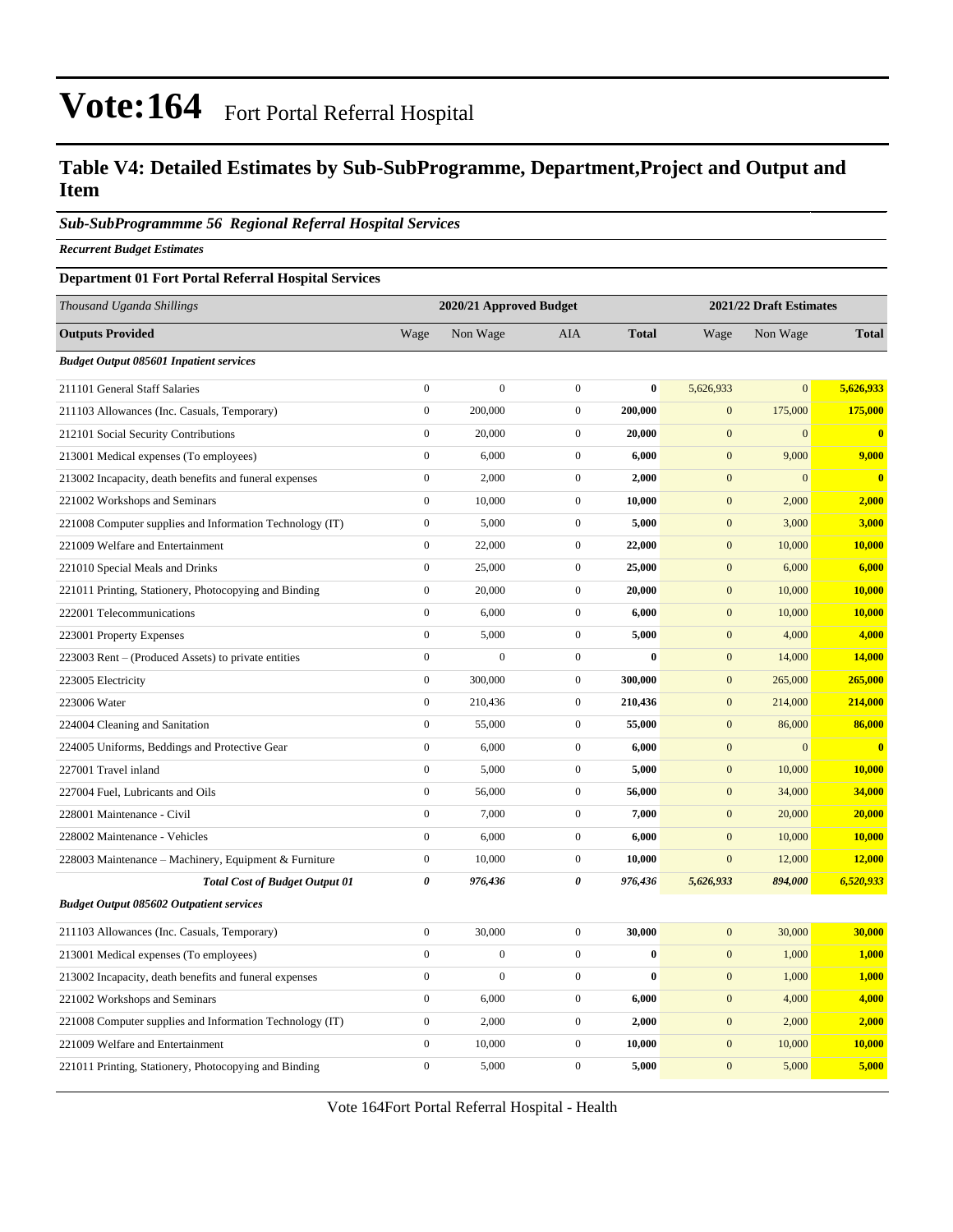| 222001 Telecommunications                                                                    | $\boldsymbol{0}$                     | 8,000            | $\boldsymbol{0}$                     | 8,000        | $\mathbf{0}$<br>$\mathbf{0}$                     | $\mathbf{0}$   |  |  |  |  |
|----------------------------------------------------------------------------------------------|--------------------------------------|------------------|--------------------------------------|--------------|--------------------------------------------------|----------------|--|--|--|--|
| 222003 Information and communications technology (ICT)                                       | $\boldsymbol{0}$                     | $\boldsymbol{0}$ | $\boldsymbol{0}$                     | $\bf{0}$     | 3,000<br>$\boldsymbol{0}$                        | 3,000          |  |  |  |  |
| 223001 Property Expenses                                                                     | $\boldsymbol{0}$                     | 5,000            | $\boldsymbol{0}$                     | 5,000        | $\mathbf{0}$<br>$\mathbf{0}$                     | $\mathbf{0}$   |  |  |  |  |
| 223004 Guard and Security services                                                           | $\boldsymbol{0}$                     | $\boldsymbol{0}$ | $\boldsymbol{0}$                     | $\bf{0}$     | $\boldsymbol{0}$<br>8,000                        | 8,000          |  |  |  |  |
| 223005 Electricity                                                                           | $\boldsymbol{0}$                     | 15,000           | $\mathbf{0}$                         | 15,000       | $\mathbf{0}$<br>10,000                           | 10,000         |  |  |  |  |
| 223006 Water                                                                                 | $\boldsymbol{0}$                     | 4,000            | $\boldsymbol{0}$                     | 4,000        | $\mathbf{0}$<br>4,000                            | 4,000          |  |  |  |  |
| 224001 Medical Supplies                                                                      | $\boldsymbol{0}$                     | $\boldsymbol{0}$ | $\mathbf{0}$                         | $\bf{0}$     | $\boldsymbol{0}$<br>18,000                       | 18,000         |  |  |  |  |
| 224004 Cleaning and Sanitation                                                               | $\boldsymbol{0}$                     | 18,000           | $\boldsymbol{0}$                     | 18,000       | $\mathbf{0}$<br>2,000                            | 2,000          |  |  |  |  |
| 224005 Uniforms, Beddings and Protective Gear                                                | $\boldsymbol{0}$                     | 5,000            | $\boldsymbol{0}$                     | 5,000        | $\boldsymbol{0}$<br>10,000                       | 10,000         |  |  |  |  |
| 227001 Travel inland                                                                         | $\boldsymbol{0}$                     | 4,000            | $\boldsymbol{0}$                     | 4,000        | $\mathbf{0}$<br>4,000                            | 4,000          |  |  |  |  |
| 227004 Fuel, Lubricants and Oils                                                             | $\boldsymbol{0}$                     | 10,000           | $\boldsymbol{0}$                     | 10,000       | $\mathbf{0}$<br>10,000                           | 10,000         |  |  |  |  |
| 228001 Maintenance - Civil                                                                   | $\boldsymbol{0}$                     | 4,000            | $\mathbf{0}$                         | 4,000        | $\boldsymbol{0}$<br>4,000                        | 4,000          |  |  |  |  |
| 228002 Maintenance - Vehicles                                                                | $\boldsymbol{0}$                     | 4,000            | $\mathbf{0}$                         | 4,000        | $\mathbf{0}$<br>4,000                            | 4,000          |  |  |  |  |
| <b>Total Cost of Budget Output 02</b>                                                        | 0                                    | 130,000          | 0                                    | 130,000      | $\boldsymbol{\theta}$<br>130,000                 | 130,000        |  |  |  |  |
| Budget Output 085603 Medicines and health supplies procured and dispensed                    |                                      |                  |                                      |              |                                                  |                |  |  |  |  |
| 211103 Allowances (Inc. Casuals, Temporary)                                                  | $\boldsymbol{0}$                     | 15,000           | $\boldsymbol{0}$                     | 15,000       | 15,000<br>$\mathbf{0}$                           | 15,000         |  |  |  |  |
| 221002 Workshops and Seminars                                                                | $\boldsymbol{0}$                     | 1,000            | $\boldsymbol{0}$                     | 1,000        | $\mathbf{0}$<br>1,000                            | 1,000          |  |  |  |  |
| 221008 Computer supplies and Information Technology (IT)                                     | $\boldsymbol{0}$                     | 2,000            | $\mathbf{0}$                         | 2,000        | $\mathbf{0}$<br>4,000                            | 4,000          |  |  |  |  |
| 221009 Welfare and Entertainment                                                             | $\boldsymbol{0}$                     | 1,000            | $\mathbf{0}$                         | 1,000        | $\mathbf{0}$<br>$\mathbf{0}$                     | $\overline{0}$ |  |  |  |  |
| 221011 Printing, Stationery, Photocopying and Binding                                        | $\boldsymbol{0}$                     | 500              | $\boldsymbol{0}$                     | 500          | $\boldsymbol{0}$<br>$\mathbf{0}$                 | $\bf{0}$       |  |  |  |  |
| 223006 Water                                                                                 | $\boldsymbol{0}$                     | 1,000            | $\boldsymbol{0}$                     | 1,000        | $\mathbf{0}$<br>$\mathbf{0}$                     | $\overline{0}$ |  |  |  |  |
| 224001 Medical Supplies                                                                      | $\boldsymbol{0}$                     | 180,000          | $\boldsymbol{0}$                     | 180,000      | $\mathbf{0}$<br>162,000                          | 162,000        |  |  |  |  |
| 224004 Cleaning and Sanitation                                                               | $\boldsymbol{0}$                     | 2,000            | $\boldsymbol{0}$                     | 2,000        | $\mathbf{0}$<br>5,000                            | 5,000          |  |  |  |  |
| 228003 Maintenance - Machinery, Equipment & Furniture                                        | $\boldsymbol{0}$                     | 5,000            | $\boldsymbol{0}$                     | 5,000        | $\mathbf{0}$<br>20,000                           | 20,000         |  |  |  |  |
| <b>Total Cost of Budget Output 03</b>                                                        | 0                                    | 207,500          | 0                                    | 207,500      | $\boldsymbol{\theta}$<br>207,000                 | 207,000        |  |  |  |  |
| <b>Budget Output 085604 Diagnostic services</b>                                              |                                      |                  |                                      |              |                                                  |                |  |  |  |  |
| 211103 Allowances (Inc. Casuals, Temporary)                                                  | $\boldsymbol{0}$                     | 8,000            | $\boldsymbol{0}$                     | 8,000        | $\mathbf{0}$<br>8,000                            | 8,000          |  |  |  |  |
| 221002 Workshops and Seminars                                                                | $\boldsymbol{0}$                     | 2,000            | $\boldsymbol{0}$                     | 2,000        | $\mathbf{0}$<br>2,000                            | 2,000          |  |  |  |  |
|                                                                                              | $\boldsymbol{0}$                     | 2,000            | $\mathbf{0}$                         | 2,000        | $\mathbf{0}$<br>2,000                            | 2,000          |  |  |  |  |
| 221008 Computer supplies and Information Technology (IT)<br>221009 Welfare and Entertainment | $\boldsymbol{0}$                     | 10,000           | $\boldsymbol{0}$                     | 10,000       | $\mathbf{0}$<br>10,000                           | 10,000         |  |  |  |  |
|                                                                                              | $\boldsymbol{0}$                     | 5,000            | $\mathbf{0}$                         | 5,000        | 5,000<br>$\mathbf{0}$                            | 5,000          |  |  |  |  |
| 221011 Printing, Stationery, Photocopying and Binding                                        |                                      |                  |                                      |              |                                                  | 800            |  |  |  |  |
| 222001 Telecommunications<br>223005 Electricity                                              | $\boldsymbol{0}$<br>$\boldsymbol{0}$ | 800<br>6,000     | $\boldsymbol{0}$<br>$\boldsymbol{0}$ | 800<br>6,000 | $\boldsymbol{0}$<br>800<br>$\mathbf{0}$<br>6,000 | 6,000          |  |  |  |  |
| 223006 Water                                                                                 | $\boldsymbol{0}$                     | 6,000            |                                      |              |                                                  | 6,000          |  |  |  |  |
|                                                                                              | $\boldsymbol{0}$                     |                  | $\boldsymbol{0}$<br>$\mathbf{0}$     | 6,000        | $\boldsymbol{0}$<br>6,000                        | 6,000          |  |  |  |  |
| 224004 Cleaning and Sanitation                                                               | $\boldsymbol{0}$                     | 6,000            | $\boldsymbol{0}$                     | 6,000        | $\boldsymbol{0}$<br>6,000                        |                |  |  |  |  |
| 227001 Travel inland                                                                         |                                      | 15,000           |                                      | 15,000       | $\boldsymbol{0}$<br>1,000                        | 1,000          |  |  |  |  |
| 227004 Fuel, Lubricants and Oils                                                             | $\boldsymbol{0}$                     | 5,000            | $\boldsymbol{0}$                     | 5,000        | $\boldsymbol{0}$<br>7,500                        | 7,500          |  |  |  |  |
| 228001 Maintenance - Civil                                                                   | $\boldsymbol{0}$                     | 1,600            | $\boldsymbol{0}$                     | 1,600        | $\boldsymbol{0}$<br>1,600                        | 1,600          |  |  |  |  |
| 228002 Maintenance - Vehicles                                                                | $\boldsymbol{0}$                     | 1,000            | $\boldsymbol{0}$                     | 1,000        | $\boldsymbol{0}$<br>2,500                        | 2,500          |  |  |  |  |
| 228003 Maintenance - Machinery, Equipment & Furniture                                        | $\boldsymbol{0}$                     | $\boldsymbol{0}$ | $\mathbf{0}$                         | $\bf{0}$     | $\mathbf{0}$<br>10,000                           | 10,000         |  |  |  |  |
| <b>Total Cost of Budget Output 04</b>                                                        | 0                                    | 68,400           | 0                                    | 68,400       | $\pmb{\theta}$<br>68,400                         | 68,400         |  |  |  |  |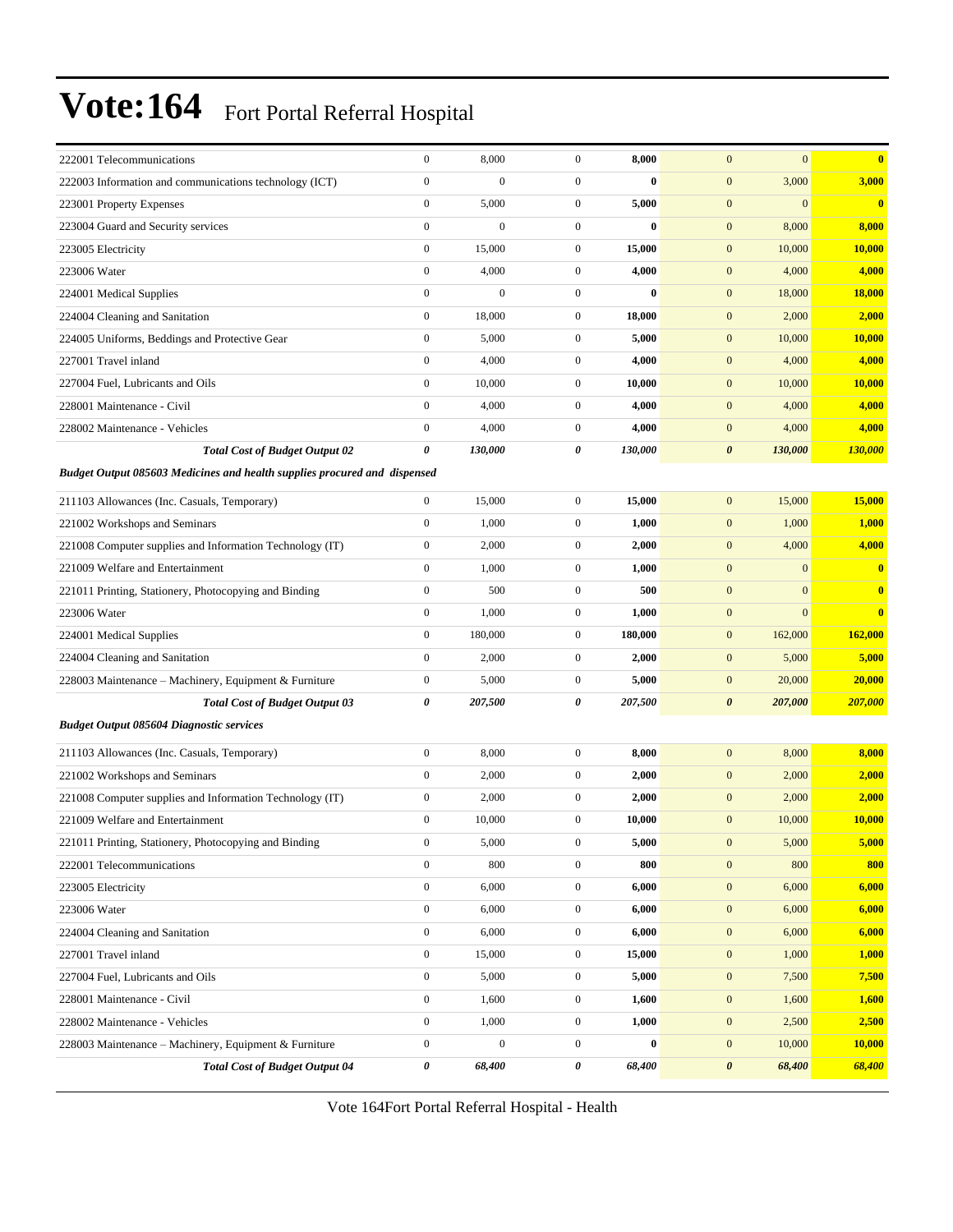#### *Budget Output 085605 Hospital Management and support services*

| 211101 General Staff Salaries                               | 5,626,933        | $\boldsymbol{0}$ | $\mathbf{0}$     | 5,626,933 | $\overline{0}$        | $\mathbf{0}$ | $\bf{0}$     |
|-------------------------------------------------------------|------------------|------------------|------------------|-----------|-----------------------|--------------|--------------|
| 211103 Allowances (Inc. Casuals, Temporary)                 | $\boldsymbol{0}$ | 31,000           | $\mathbf{0}$     | 31,000    | $\boldsymbol{0}$      | 31,000       | 31,000       |
| 212101 Social Security Contributions                        | $\boldsymbol{0}$ | $\boldsymbol{0}$ | $\mathbf{0}$     | $\bf{0}$  | $\mathbf{0}$          | 3,000        | 3,000        |
| 213002 Incapacity, death benefits and funeral expenses      | $\boldsymbol{0}$ | $\mathbf{0}$     | $\boldsymbol{0}$ | $\bf{0}$  | $\mathbf{0}$          | 3,000        | 3,000        |
| 221001 Advertising and Public Relations                     | $\boldsymbol{0}$ | 2,400            | $\boldsymbol{0}$ | 2,400     | $\boldsymbol{0}$      | 1,000        | 1,000        |
| 221002 Workshops and Seminars                               | $\boldsymbol{0}$ | 2,400            | $\mathbf{0}$     | 2,400     | $\boldsymbol{0}$      | 2,400        | 2,400        |
| 221006 Commissions and related charges                      | $\boldsymbol{0}$ | $\boldsymbol{0}$ | $\mathbf{0}$     | $\bf{0}$  | $\mathbf{0}$          | 18,000       | 18,000       |
| 221007 Books, Periodicals & Newspapers                      | $\boldsymbol{0}$ | 6,000            | $\mathbf{0}$     | 6,000     | $\mathbf{0}$          | 6,000        | 6,000        |
| 221008 Computer supplies and Information Technology (IT)    | $\boldsymbol{0}$ | 3,000            | $\boldsymbol{0}$ | 3,000     | $\boldsymbol{0}$      | 3,000        | 3,000        |
| 221009 Welfare and Entertainment                            | $\boldsymbol{0}$ | 16,962           | $\mathbf{0}$     | 16,962    | $\boldsymbol{0}$      | 20,000       | 20,000       |
| 221010 Special Meals and Drinks                             | $\boldsymbol{0}$ | $\mathbf{0}$     | $\boldsymbol{0}$ | $\bf{0}$  | $\boldsymbol{0}$      | 7,000        | 7,000        |
| 221011 Printing, Stationery, Photocopying and Binding       | $\boldsymbol{0}$ | 16,000           | $\mathbf{0}$     | 16,000    | $\boldsymbol{0}$      | 12,600       | 12,600       |
| 221012 Small Office Equipment                               | $\boldsymbol{0}$ | 1,000            | $\mathbf{0}$     | 1,000     | $\mathbf{0}$          | 1,000        | 1,000        |
| 221014 Bank Charges and other Bank related costs            | $\boldsymbol{0}$ | 1,000            | $\boldsymbol{0}$ | 1,000     | $\boldsymbol{0}$      | 1,000        | 1,000        |
| 222001 Telecommunications                                   | $\boldsymbol{0}$ | 8,000            | $\boldsymbol{0}$ | 8,000     | $\boldsymbol{0}$      | 5,000        | 5,000        |
| 222002 Postage and Courier                                  | $\boldsymbol{0}$ | 500              | $\boldsymbol{0}$ | 500       | $\mathbf{0}$          | $\mathbf{0}$ | $\mathbf{0}$ |
| 223001 Property Expenses                                    | $\boldsymbol{0}$ | $\boldsymbol{0}$ | $\mathbf{0}$     | $\bf{0}$  | $\mathbf{0}$          | 6,000        | 6,000        |
| 223003 Rent – (Produced Assets) to private entities         | $\boldsymbol{0}$ | 7,200            | $\mathbf{0}$     | 7,200     | $\boldsymbol{0}$      | $\mathbf{0}$ | $\bf{0}$     |
| 223004 Guard and Security services                          | $\boldsymbol{0}$ | 13,800           | $\mathbf{0}$     | 13,800    | $\mathbf{0}$          | 5,000        | 5,000        |
| 223005 Electricity                                          | $\boldsymbol{0}$ | 17,000           | $\mathbf{0}$     | 17,000    | $\boldsymbol{0}$      | 2,000        | 2,000        |
| 223006 Water                                                | $\boldsymbol{0}$ | 9,000            | $\mathbf{0}$     | 9,000     | $\boldsymbol{0}$      | 1,000        | 1,000        |
| 223007 Other Utilities- (fuel, gas, firewood, charcoal)     | $\boldsymbol{0}$ | $\boldsymbol{0}$ | $\mathbf{0}$     | $\bf{0}$  | $\mathbf{0}$          | 6,000        | 6,000        |
| 223901 Rent – (Produced Assets) to other govt. units        | $\boldsymbol{0}$ | $\boldsymbol{0}$ | $\mathbf{0}$     | $\bf{0}$  | $\mathbf{0}$          | 20,000       | 20,000       |
| 224004 Cleaning and Sanitation                              | $\boldsymbol{0}$ | 21,500           | $\mathbf{0}$     | 21,500    | $\boldsymbol{0}$      | 21,000       | 21,000       |
| 224005 Uniforms, Beddings and Protective Gear               | $\boldsymbol{0}$ | 2,000            | $\mathbf{0}$     | 2,000     | $\boldsymbol{0}$      | 2,000        | 2,000        |
| 227001 Travel inland                                        | $\boldsymbol{0}$ | 15,000           | $\mathbf{0}$     | 15,000    | $\boldsymbol{0}$      | 2,000        | 2,000        |
| 227004 Fuel, Lubricants and Oils                            | $\boldsymbol{0}$ | 10,000           | $\mathbf{0}$     | 10,000    | $\mathbf{0}$          | 5,000        | 5,000        |
| 228001 Maintenance - Civil                                  | $\boldsymbol{0}$ | 10,000           | $\mathbf{0}$     | 10,000    | $\mathbf{0}$          | 10,000       | 10,000       |
| 228002 Maintenance - Vehicles                               | $\boldsymbol{0}$ | 8,000            | $\boldsymbol{0}$ | 8,000     | $\boldsymbol{0}$      | 8,000        | 8,000        |
| 228003 Maintenance - Machinery, Equipment & Furniture       | $\boldsymbol{0}$ | 2,000            | $\mathbf{0}$     | 2,000     | $\boldsymbol{0}$      | 2,000        | 2,000        |
| <b>Total Cost of Budget Output 05</b>                       | 5,626,933        | 203,762          | 0                | 5,830,695 | $\boldsymbol{\theta}$ | 204,000      | 204,000      |
| Budget Output 085606 Prevention and rehabilitation services |                  |                  |                  |           |                       |              |              |
| 211103 Allowances (Inc. Casuals, Temporary)                 | $\boldsymbol{0}$ | 15,000           | $\boldsymbol{0}$ | 15,000    | $\boldsymbol{0}$      | 5,000        | 5,000        |
| 221002 Workshops and Seminars                               | $\boldsymbol{0}$ | 1,000            | $\boldsymbol{0}$ | 1,000     | $\boldsymbol{0}$      | 1,000        | 1,000        |
| 221008 Computer supplies and Information Technology (IT)    | $\boldsymbol{0}$ | 1,000            | $\boldsymbol{0}$ | 1,000     | $\boldsymbol{0}$      | 1,000        | 1,000        |
| 221009 Welfare and Entertainment                            | $\boldsymbol{0}$ | 1,000            | $\boldsymbol{0}$ | 1,000     | $\boldsymbol{0}$      | 1,000        | 1,000        |
| 221010 Special Meals and Drinks                             | $\boldsymbol{0}$ | $\boldsymbol{0}$ | $\mathbf{0}$     | $\bf{0}$  | $\mathbf{0}$          | 5,000        | 5,000        |
| 221011 Printing, Stationery, Photocopying and Binding       | $\boldsymbol{0}$ | 4,200            | $\boldsymbol{0}$ | 4,200     | $\boldsymbol{0}$      | 1,200        | 1,200        |
| 223001 Property Expenses                                    | $\boldsymbol{0}$ | 4,000            | $\boldsymbol{0}$ | 4,000     | $\mathbf{0}$          | 4,000        | 4,000        |
| 223005 Electricity                                          | $\boldsymbol{0}$ | 7,000            | $\mathbf{0}$     | 7,000     | $\boldsymbol{0}$      | 7,000        | 7,000        |
|                                                             |                  |                  |                  |           |                       |              |              |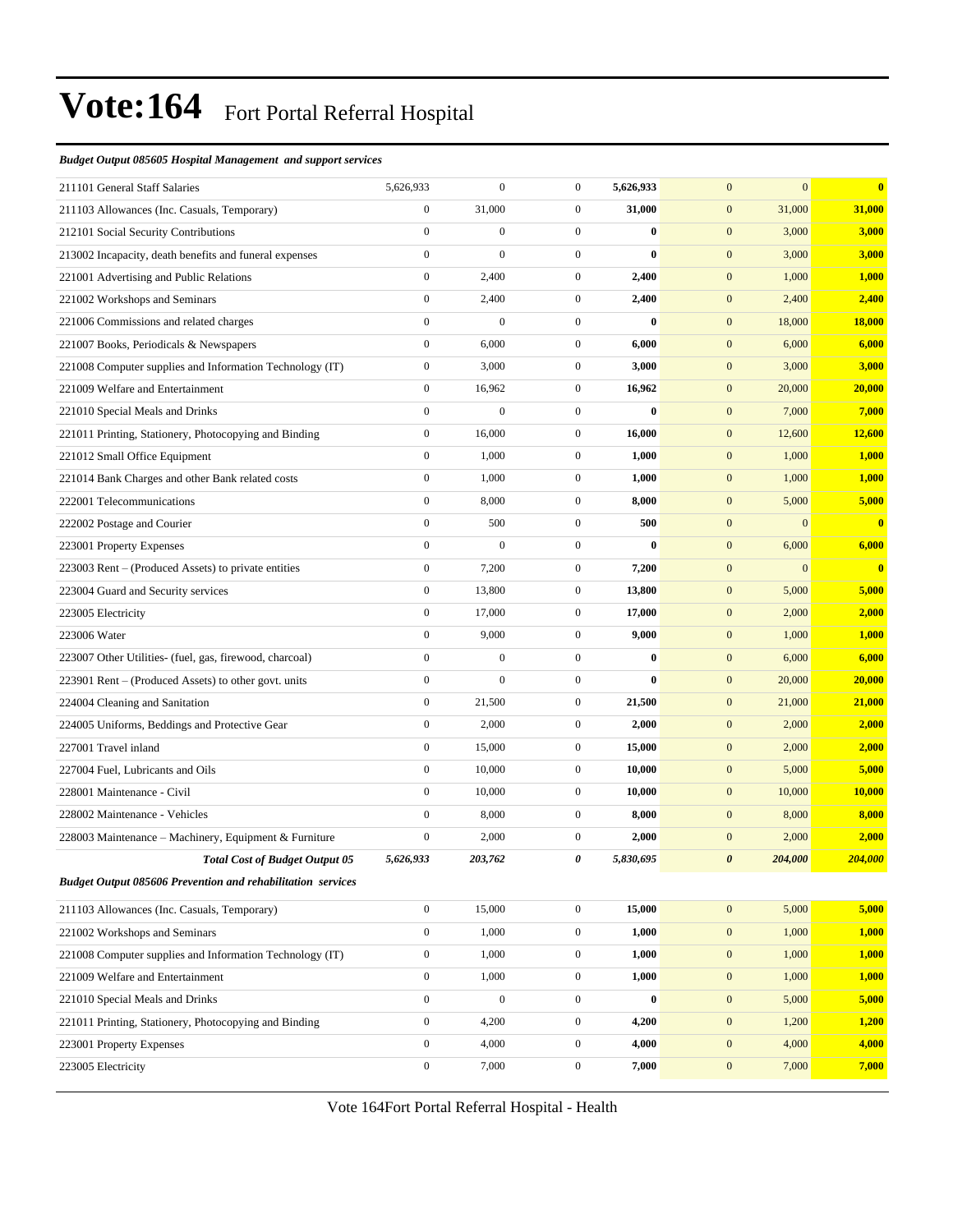| 223006 Water                                                   | $\boldsymbol{0}$ | 9,000     | $\mathbf{0}$     | 9,000     | $\overline{0}$<br>$\mathbf{0}$       | $\bf{0}$                |
|----------------------------------------------------------------|------------------|-----------|------------------|-----------|--------------------------------------|-------------------------|
| 223007 Other Utilities- (fuel, gas, firewood, charcoal)        | $\boldsymbol{0}$ | 3,000     | $\mathbf{0}$     | 3,000     | $\mathbf{0}$<br>1,000                | 1,000                   |
| 224004 Cleaning and Sanitation                                 | $\boldsymbol{0}$ | 5,000     | $\mathbf{0}$     | 5,000     | $\mathbf{0}$<br>14,000               | 14,000                  |
| 227001 Travel inland                                           | $\boldsymbol{0}$ | 15,000    | $\mathbf{0}$     | 15,000    | $\mathbf{0}$<br>$\overline{0}$       | $\overline{\mathbf{0}}$ |
| 227004 Fuel, Lubricants and Oils                               | $\boldsymbol{0}$ | 7,000     | $\mathbf{0}$     | 7,000     | 37,000<br>$\mathbf{0}$               | 37,000                  |
| 228001 Maintenance - Civil                                     | $\boldsymbol{0}$ | 5,000     | $\mathbf{0}$     | 5,000     | $\boldsymbol{0}$<br>$\boldsymbol{0}$ | $\bf{0}$                |
| 228002 Maintenance - Vehicles                                  | $\boldsymbol{0}$ | 8,000     | $\mathbf{0}$     | 8,000     | 8,000<br>$\mathbf{0}$                | 8,000                   |
| <b>Total Cost of Budget Output 06</b>                          | 0                | 85,200    | 0                | 85,200    | $\boldsymbol{\theta}$<br>85,200      | 85,200                  |
| <b>Budget Output 085607 Immunisation Services</b>              |                  |           |                  |           |                                      |                         |
| 211103 Allowances (Inc. Casuals, Temporary)                    | $\boldsymbol{0}$ | 6,000     | $\mathbf{0}$     | 6,000     | $\mathbf{0}$<br>8,000                | 8,000                   |
| 213001 Medical expenses (To employees)                         | $\boldsymbol{0}$ | 2,000     | $\mathbf{0}$     | 2,000     | $\mathbf{0}$<br>$\boldsymbol{0}$     | $\bf{0}$                |
| 221002 Workshops and Seminars                                  | $\boldsymbol{0}$ | 1,000     | $\mathbf{0}$     | 1,000     | $\boldsymbol{0}$<br>1,000            | 1,000                   |
| 221008 Computer supplies and Information Technology (IT)       | $\boldsymbol{0}$ | 1,000     | $\mathbf{0}$     | 1,000     | $\mathbf{0}$<br>1,000                | 1,000                   |
| 221009 Welfare and Entertainment                               | $\boldsymbol{0}$ | 1,000     | $\mathbf{0}$     | 1,000     | $\mathbf{0}$<br>1,000                | 1,000                   |
| 221011 Printing, Stationery, Photocopying and Binding          | $\boldsymbol{0}$ | 1,000     | $\mathbf{0}$     | 1,000     | $\boldsymbol{0}$<br>1,000            | 1,000                   |
| 222001 Telecommunications                                      | $\boldsymbol{0}$ | 5,000     | $\mathbf{0}$     | 5,000     | $\mathbf{0}$<br>5,000                | 5,000                   |
| 223005 Electricity                                             | $\boldsymbol{0}$ | 3,500     | $\mathbf{0}$     | 3,500     | $\mathbf{0}$<br>4,000                | 4,000                   |
| 223006 Water                                                   | $\boldsymbol{0}$ | 2,000     | $\mathbf{0}$     | 2,000     | $\mathbf{0}$<br>5,000                | 5,000                   |
| 227001 Travel inland                                           | $\boldsymbol{0}$ | 10,000    | $\mathbf{0}$     | 10,000    | $\mathbf{0}$<br>1,000                | 1,000                   |
| 227004 Fuel, Lubricants and Oils                               | $\boldsymbol{0}$ | 6,000     | $\mathbf{0}$     | 6,000     | $\boldsymbol{0}$<br>16,000           | 16,000                  |
| 228001 Maintenance - Civil                                     | $\boldsymbol{0}$ | 2,000     | $\mathbf{0}$     | 2,000     | $\mathbf{0}$<br>2,000                | 2,000                   |
| <b>Total Cost of Budget Output 07</b>                          | 0                | 40,500    | 0                | 40,500    | 45,000<br>0                          | 45,000                  |
| <b>Budget Output 085619 Human Resource Management Services</b> |                  |           |                  |           |                                      |                         |
| 211103 Allowances (Inc. Casuals, Temporary)                    | $\boldsymbol{0}$ | 4,000     | $\mathbf{0}$     | 4,000     | $\mathbf{0}$<br>$\mathbf{0}$         | $\bf{0}$                |
| 212102 Pension for General Civil Service                       | $\boldsymbol{0}$ | 447,026   | $\mathbf{0}$     | 447,026   | $\mathbf{0}$<br>514,747              | 514,747                 |
| 213004 Gratuity Expenses                                       | $\mathbf{0}$     | 570,367   | $\mathbf{0}$     | 570,367   | 583,851<br>$\mathbf{0}$              | 583,851                 |
| 221002 Workshops and Seminars                                  | $\boldsymbol{0}$ | 10,000    | $\mathbf{0}$     | 10,000    | $\mathbf{0}$<br>$\mathbf{0}$         | $\bf{0}$                |
| 221007 Books, Periodicals & Newspapers                         | $\boldsymbol{0}$ | 600       | $\mathbf{0}$     | 600       | $\boldsymbol{0}$<br>$\overline{0}$   | $\bf{0}$                |
| 221008 Computer supplies and Information Technology (IT)       | $\boldsymbol{0}$ | 4,000     | $\mathbf{0}$     | 4,000     | $\mathbf{0}$<br>$\overline{0}$       | $\bf{0}$                |
| 221009 Welfare and Entertainment                               | $\boldsymbol{0}$ | 17,460    | $\mathbf{0}$     | 17,460    | $\mathbf{0}$<br>$\overline{0}$       | $\bf{0}$                |
| 221010 Special Meals and Drinks                                | 0                | $\bf{0}$  | $\theta$         | $\bf{0}$  | $\bf{0}$<br>795                      | <u>795</u>              |
| 221011 Printing, Stationery, Photocopying and Binding          | $\boldsymbol{0}$ | 10,000    | $\mathbf{0}$     | 10,000    | $\boldsymbol{0}$<br>1,600            | 1,600                   |
| 221020 IPPS Recurrent Costs                                    | $\boldsymbol{0}$ | 6,000     | $\boldsymbol{0}$ | 6,000     | $\boldsymbol{0}$<br>10,000           | <b>10,000</b>           |
| 222001 Telecommunications                                      | $\boldsymbol{0}$ | 2,400     | $\boldsymbol{0}$ | 2,400     | $\boldsymbol{0}$<br>2,400            | 2,400                   |
| 224004 Cleaning and Sanitation                                 | $\boldsymbol{0}$ | 2,000     | $\boldsymbol{0}$ | 2,000     | $\boldsymbol{0}$<br>4,000            | 4,000                   |
| 227004 Fuel, Lubricants and Oils                               | $\boldsymbol{0}$ | 15,000    | $\boldsymbol{0}$ | 15,000    | 7,000<br>$\boldsymbol{0}$            | 7,000                   |
| 228002 Maintenance - Vehicles                                  | $\boldsymbol{0}$ | 8,000     | $\boldsymbol{0}$ | 8,000     | $\boldsymbol{0}$<br>$\boldsymbol{0}$ | $\bf{0}$                |
| <b>Total Cost of Budget Output 19</b>                          | 0                | 1,096,853 | 0                | 1,096,853 | $\boldsymbol{\theta}$<br>1,124,393   | 1,124,393               |
| <b>Budget Output 085620 Records Management Services</b>        |                  |           |                  |           |                                      |                         |
| 211103 Allowances (Inc. Casuals, Temporary)                    | $\boldsymbol{0}$ | 4,000     | $\boldsymbol{0}$ | 4,000     | $\mathbf{0}$<br>8,500                | 8,500                   |
| 221002 Workshops and Seminars                                  | $\boldsymbol{0}$ | 4,000     | $\boldsymbol{0}$ | 4,000     | $\boldsymbol{0}$<br>$\boldsymbol{0}$ | $\bullet$               |
|                                                                |                  |           |                  |           |                                      |                         |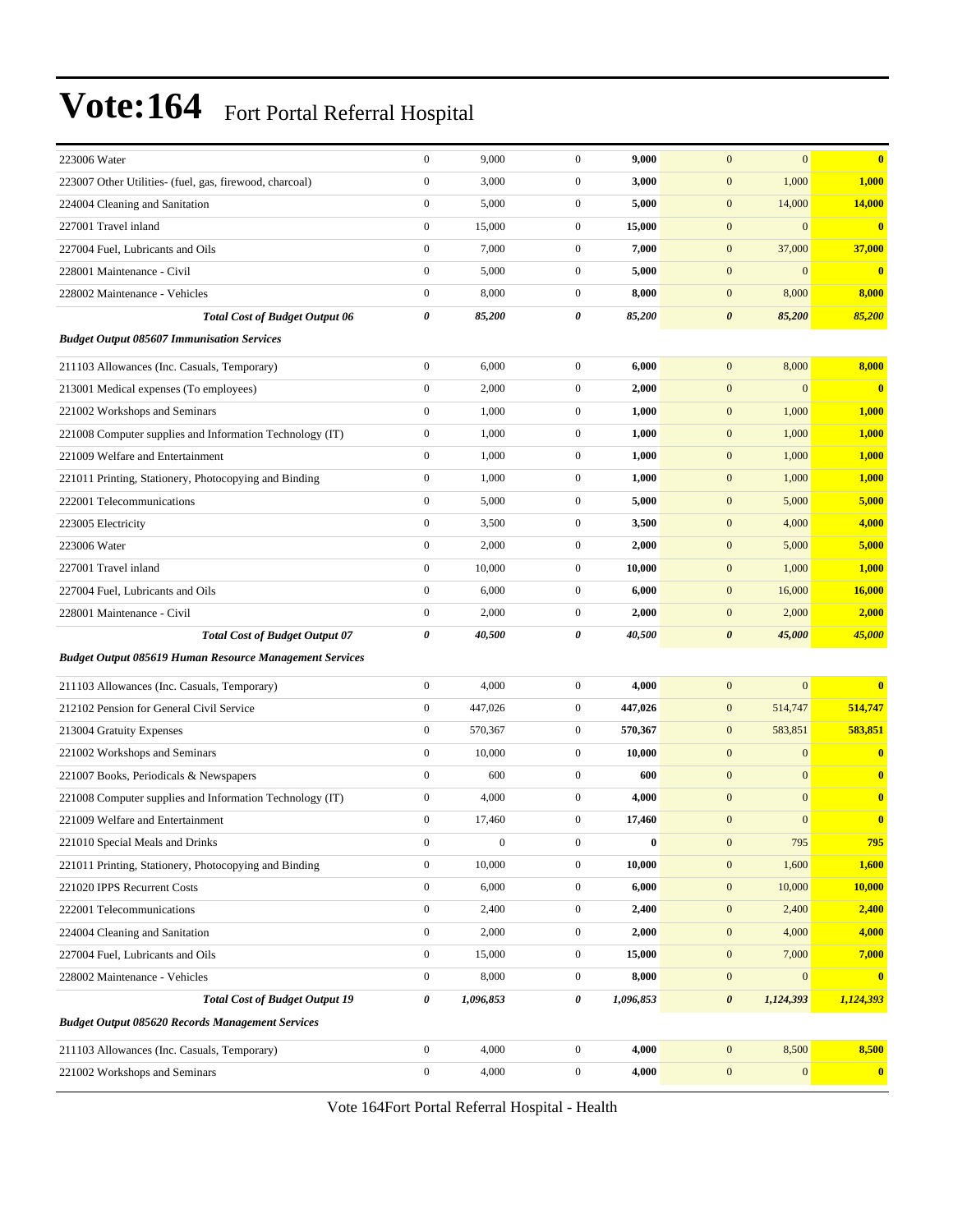| 221008 Computer supplies and Information Technology (IT)             | $\boldsymbol{0}$                                   | 1,000            | $\mathbf{0}$     | 1,000        | $\mathbf{0}$          | 9,500                 | 9,500                 |  |  |
|----------------------------------------------------------------------|----------------------------------------------------|------------------|------------------|--------------|-----------------------|-----------------------|-----------------------|--|--|
| 221009 Welfare and Entertainment                                     | $\boldsymbol{0}$                                   | 500              | $\mathbf{0}$     | 500          | $\mathbf{0}$          | 500                   | 500                   |  |  |
| 221011 Printing, Stationery, Photocopying and Binding                | $\boldsymbol{0}$                                   | 10,000           | $\mathbf{0}$     | 10,000       | $\mathbf{0}$          | 20,000                | 20,000                |  |  |
| 222001 Telecommunications                                            | $\overline{0}$                                     | $\boldsymbol{0}$ | $\boldsymbol{0}$ | $\bf{0}$     | $\mathbf{0}$          | 5,000                 | 5,000                 |  |  |
| 223005 Electricity                                                   | $\overline{0}$                                     | $\overline{0}$   | $\mathbf{0}$     | $\bf{0}$     | $\mathbf{0}$          | 44,500                | 44,500                |  |  |
| 223006 Water                                                         | $\overline{0}$                                     | $\mathbf{0}$     | $\mathbf{0}$     | $\bf{0}$     | $\mathbf{0}$          | 39,263                | 39,263                |  |  |
| 224004 Cleaning and Sanitation                                       | $\boldsymbol{0}$                                   | $\mathbf{0}$     | $\mathbf{0}$     | $\bf{0}$     | $\boldsymbol{0}$      | 4,000                 | 4,000                 |  |  |
| 227001 Travel inland                                                 | $\overline{0}$                                     | $\overline{0}$   | $\mathbf{0}$     | $\bf{0}$     | $\mathbf{0}$          | 3,000                 | 3,000                 |  |  |
| 227004 Fuel. Lubricants and Oils                                     | $\overline{0}$                                     | $\boldsymbol{0}$ | $\boldsymbol{0}$ | $\bf{0}$     | $\mathbf{0}$          | 15,000                | 15,000                |  |  |
| 228002 Maintenance - Vehicles                                        | $\overline{0}$                                     | $\overline{0}$   | $\mathbf{0}$     | $\bf{0}$     | $\mathbf{0}$          | 2,100                 | 2,100                 |  |  |
| <b>Total Cost of Budget Output 20</b>                                | 0                                                  | 19,500           | 0                | 19,500       | $\boldsymbol{\theta}$ | 151,363               | 151,363               |  |  |
| <b>Total Cost Of Outputs Provided</b>                                | 5,626,933                                          | 2,828,151        | $\bf{0}$         | 8,455,084    | 5,626,933             | 2,909,356             | 8,536,288             |  |  |
| <b>Arrears</b>                                                       | Wage                                               | Non Wage         | AIA              | <b>Total</b> | Wage                  | Non Wage              | <b>Total</b>          |  |  |
| <b>Budget Output 085699 Arrears</b>                                  |                                                    |                  |                  |              |                       |                       |                       |  |  |
| 321612 Water arrears(Budgeting)                                      | $\boldsymbol{0}$                                   | 31,005           | $\boldsymbol{0}$ | 31,005       | $\mathbf{0}$          | $\overline{0}$        | $\bf{0}$              |  |  |
| 321614 Electricity arrears (Budgeting)                               | $\boldsymbol{0}$                                   | 95,827           | $\mathbf{0}$     | 95,827       | $\mathbf{0}$          | $\overline{0}$        | $\mathbf{0}$          |  |  |
| <b>Total Cost of Budget Output 99</b>                                | 0                                                  | 126,832          | 0                | 126,832      | $\boldsymbol{\theta}$ | $\boldsymbol{\theta}$ | $\boldsymbol{\theta}$ |  |  |
| <b>Total Cost Of Arrears</b>                                         | 0                                                  | 126,832          | $\bf{0}$         | 126,832      | $\bf{0}$              | $\bf{0}$              | $\bf{0}$              |  |  |
| <b>Total Cost for Department 01</b>                                  | 5,626,933                                          | 2,954,983        | $\bf{0}$         | 8,581,916    | 5,626,933             | 2,909,356             | 8,536,288             |  |  |
| <b>Total Excluding Arrears</b>                                       | 5,626,933                                          | 2,828,151        | $\mathbf{0}$     | 8,455,084    | 5,626,933             | 2,909,356             | 8,536,288             |  |  |
| Department 02 Fort Portal Referral Hospital Internal Audit           |                                                    |                  |                  |              |                       |                       |                       |  |  |
| Thousand Uganda Shillings                                            | 2021/22 Draft Estimates<br>2020/21 Approved Budget |                  |                  |              |                       |                       |                       |  |  |
|                                                                      |                                                    |                  |                  |              |                       |                       |                       |  |  |
| <b>Outputs Provided</b>                                              | Wage                                               | Non Wage         | AIA              | <b>Total</b> | Wage                  | Non Wage              | <b>Total</b>          |  |  |
| <b>Budget Output 085605 Hospital Management and support services</b> |                                                    |                  |                  |              |                       |                       |                       |  |  |
| 211103 Allowances (Inc. Casuals, Temporary)                          | $\boldsymbol{0}$                                   | 4,000            | $\boldsymbol{0}$ | 4,000        | $\mathbf{0}$          | 8,000                 | 8,000                 |  |  |
| 221002 Workshops and Seminars                                        | $\overline{0}$                                     | 2,000            | $\mathbf{0}$     | 2,000        | $\mathbf{0}$          | $\overline{0}$        | $\bf{0}$              |  |  |
| 221007 Books, Periodicals & Newspapers                               | $\boldsymbol{0}$                                   | 600              | $\mathbf{0}$     | 600          | $\mathbf{0}$          | 600                   | 600                   |  |  |
| 221008 Computer supplies and Information Technology (IT)             | $\boldsymbol{0}$                                   | 1,000            | $\mathbf{0}$     | 1,000        | $\mathbf{0}$          | 1,000                 | 1,000                 |  |  |
| 221009 Welfare and Entertainment                                     | $\boldsymbol{0}$                                   | 2,000            | $\mathbf{0}$     | 2,000        | $\mathbf{0}$          | 600                   | 600                   |  |  |
| 221011 Printing, Stationery, Photocopying and Binding                | $\boldsymbol{0}$                                   | 1,000            | $\boldsymbol{0}$ | $1,\!000$    | $\mathbf{0}$          | $1,\!000$             | 1,000                 |  |  |
| 221012 Small Office Equipment                                        | $\boldsymbol{0}$                                   | 800              | $\boldsymbol{0}$ | 800          | $\boldsymbol{0}$      | 800                   | 800                   |  |  |
| 222001 Telecommunications                                            | $\boldsymbol{0}$                                   | 1,200            | $\boldsymbol{0}$ | 1,200        | $\boldsymbol{0}$      | 1,200                 | 1,200                 |  |  |
| 227001 Travel inland                                                 | $\boldsymbol{0}$                                   | 3,800            | $\boldsymbol{0}$ | 3,800        | $\boldsymbol{0}$      | $\mathbf{0}$          |                       |  |  |
| 227004 Fuel, Lubricants and Oils                                     | $\boldsymbol{0}$                                   | $\overline{0}$   | $\boldsymbol{0}$ | $\bf{0}$     | $\boldsymbol{0}$      | 3,200                 | $\mathbf{0}$<br>3,200 |  |  |
| <b>Total Cost of Budget Output 05</b>                                | 0                                                  | 16,400           | 0                | 16,400       | $\boldsymbol{\theta}$ | 16,400                | 16,400                |  |  |
| <b>Total Cost Of Outputs Provided</b>                                | 0                                                  | 16,400           | $\bf{0}$         | 16,400       | $\pmb{0}$             | 16,400                | 16,400                |  |  |
| <b>Total Cost for Department 02</b>                                  | $\boldsymbol{0}$                                   | 16,400           | $\bf{0}$         | 16,400       | $\bf{0}$              | 16,400                | 16,400                |  |  |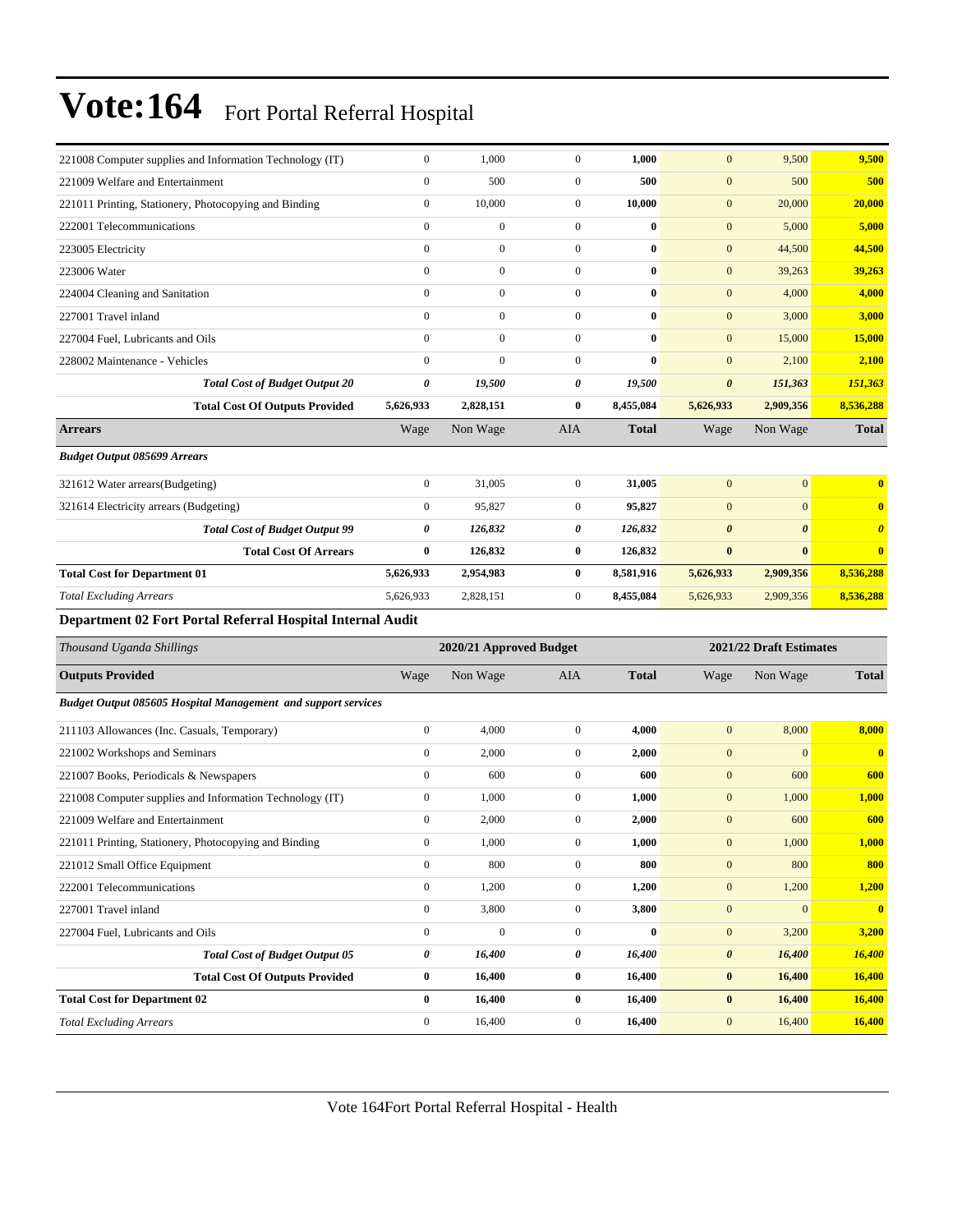#### **Department 03 Fort Portal Regional Maintenance**

| Thousand Uganda Shillings                                     |                  | 2020/21 Approved Budget |                  |              | 2021/22 Draft Estimates |              |              |
|---------------------------------------------------------------|------------------|-------------------------|------------------|--------------|-------------------------|--------------|--------------|
| <b>Outputs Provided</b>                                       | Wage             | Non Wage                | <b>AIA</b>       | <b>Total</b> | Wage                    | Non Wage     | <b>Total</b> |
| Budget Output 085605 Hospital Management and support services |                  |                         |                  |              |                         |              |              |
| 211103 Allowances (Inc. Casuals, Temporary)                   | $\overline{0}$   | 12,000                  | $\boldsymbol{0}$ | 12,000       | $\mathbf{0}$            | 14,000       | 14,000       |
| 221002 Workshops and Seminars                                 | $\overline{0}$   | 8,000                   | $\mathbf{0}$     | 8,000        | $\mathbf{0}$            | 2,500        | 2,500        |
| 221003 Staff Training                                         | $\overline{0}$   | 10.000                  | $\mathbf{0}$     | 10,000       | $\mathbf{0}$            | 1,000        | 1,000        |
| 221008 Computer supplies and Information Technology (IT)      | $\boldsymbol{0}$ | 1,000                   | $\boldsymbol{0}$ | 1,000        | $\mathbf{0}$            | $\mathbf{0}$ | $\bf{0}$     |
| 221009 Welfare and Entertainment                              | $\overline{0}$   | 4,000                   | $\mathbf{0}$     | 4,000        | $\mathbf{0}$            | 4,000        | 4,000        |
| 221011 Printing, Stationery, Photocopying and Binding         | $\boldsymbol{0}$ | 6,000                   | $\mathbf{0}$     | 6,000        | $\mathbf{0}$            | $\mathbf{0}$ | $\bf{0}$     |
| 222001 Telecommunications                                     | $\mathbf{0}$     | 1,500                   | $\boldsymbol{0}$ | 1,500        | $\mathbf{0}$            | 1,500        | 1,500        |
| 222003 Information and communications technology (ICT)        | $\overline{0}$   | $\overline{0}$          | $\mathbf{0}$     | $\mathbf{0}$ | $\mathbf{0}$            | 2,000        | 2,000        |
| 223001 Property Expenses                                      | $\overline{0}$   | 500                     | $\mathbf{0}$     | 500          | $\mathbf{0}$            | $\mathbf{0}$ | $\bf{0}$     |
| 223005 Electricity                                            | $\overline{0}$   | 2,000                   | $\boldsymbol{0}$ | 2,000        | $\mathbf{0}$            | 16,000       | 16,000       |
| 223006 Water                                                  | $\overline{0}$   | 1,000                   | $\mathbf{0}$     | 1,000        | $\mathbf{0}$            | 9,000        | 9,000        |
| 223007 Other Utilities- (fuel, gas, firewood, charcoal)       | $\overline{0}$   | 4,000                   | $\mathbf{0}$     | 4,000        | $\mathbf{0}$            | $\mathbf{0}$ | $\bf{0}$     |
| 224004 Cleaning and Sanitation                                | $\overline{0}$   | 2,000                   | $\mathbf{0}$     | 2,000        | $\mathbf{0}$            | 8,000        | 8,000        |
| 224005 Uniforms, Beddings and Protective Gear                 | $\mathbf{0}$     | 1,000                   | $\boldsymbol{0}$ | 1,000        | $\mathbf{0}$            | 1,000        | 1,000        |
| 227001 Travel inland                                          | $\overline{0}$   | 8,000                   | $\mathbf{0}$     | 8,000        | $\mathbf{0}$            | $\mathbf{0}$ | $\bf{0}$     |
| 227004 Fuel, Lubricants and Oils                              | $\overline{0}$   | 14,000                  | $\mathbf{0}$     | 14,000       | $\mathbf{0}$            | 16,000       | 16,000       |
| 228001 Maintenance - Civil                                    | $\overline{0}$   | 1,000                   | $\boldsymbol{0}$ | 1,000        | $\mathbf{0}$            | 1,000        | 1,000        |
| 228002 Maintenance - Vehicles                                 | $\overline{0}$   | 8,000                   | $\mathbf{0}$     | 8,000        | $\mathbf{0}$            | 8,000        | 8,000        |
| 228003 Maintenance - Machinery, Equipment & Furniture         | $\mathbf{0}$     | 110,000                 | $\mathbf{0}$     | 110,000      | $\mathbf{0}$            | 110,000      | 110,000      |
| <b>Total Cost of Budget Output 05</b>                         | 0                | 194,000                 | 0                | 194,000      | $\boldsymbol{\theta}$   | 194,000      | 194,000      |
| <b>Total Cost Of Outputs Provided</b>                         | $\bf{0}$         | 194,000                 | $\bf{0}$         | 194,000      | $\bf{0}$                | 194,000      | 194,000      |
| <b>Total Cost for Department 03</b>                           | $\bf{0}$         | 194,000                 | $\bf{0}$         | 194,000      | $\bf{0}$                | 194,000      | 194,000      |
| <b>Total Excluding Arrears</b>                                | $\mathbf{0}$     | 194,000                 | $\boldsymbol{0}$ | 194,000      | $\mathbf{0}$            | 194,000      | 194,000      |
| <b>Development Budget Estimates</b>                           |                  |                         |                  |              |                         |              |              |

**Project 1004 Fort Portal Rehabilitation Referral Hospital**

| Thousand Uganda Shillings                                        |                               | 2020/21 Approved Budget |              |              | 2021/22 Draft Estimates |                       |              |
|------------------------------------------------------------------|-------------------------------|-------------------------|--------------|--------------|-------------------------|-----------------------|--------------|
| <b>Capital Purchases</b>                                         | <b>GoU Dev't External Fin</b> |                         | <b>AIA</b>   | <b>Total</b> | GoU Dev't External Fin  |                       | <b>Total</b> |
| <b>Budget Output 085680 Hospital Construction/rehabilitation</b> |                               |                         |              |              |                         |                       |              |
| 312101 Non-Residential Buildings                                 | 580,000                       | $\mathbf{0}$            | $\mathbf{0}$ | 580,000      | $\overline{0}$          | $\Omega$              | $\mathbf{0}$ |
| 312104 Other Structures                                          | $\Omega$                      | $\mathbf{0}$            | $\mathbf{0}$ | $\bf{0}$     | 520,000                 | $\overline{0}$        | 520,000      |
| <b>Total Cost Of Budget Output 085680</b>                        | 580,000                       | $\boldsymbol{\theta}$   | 0            | 580,000      | 520,000                 | $\boldsymbol{\theta}$ | 520,000      |
| <b>Total Cost for Capital Purchases</b>                          | 580,000                       | $\theta$                | $\mathbf{0}$ | 580,000      | 520,000                 | $\overline{0}$        | 520,000      |
| <b>Total Cost for Project: 1004</b>                              | 580,000                       | $\theta$                | $\mathbf{0}$ | 580,000      | 520,000                 | $\overline{0}$        | 520,000      |
| <b>Total Excluding Arrears</b>                                   | 580,000                       | $\mathbf{0}$            | $\mathbf{0}$ | 580,000      | 520,000                 | $\overline{0}$        | 520,000      |